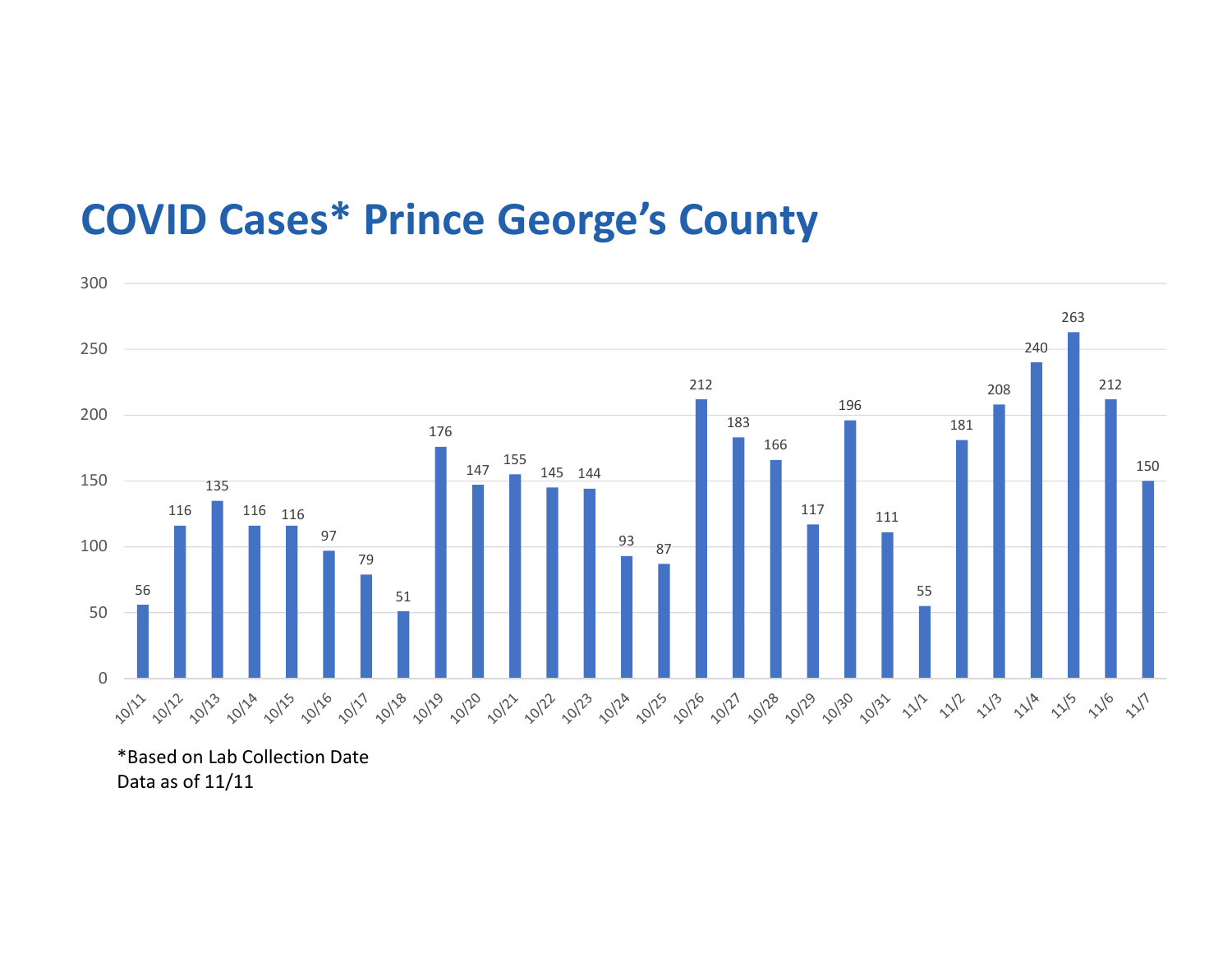## COVID Average Daily Case Rate\* (last 14 days)

Prince George's County Average New Cases per 100,000 population



\*Based on Lab Collection Date Data as of 11/11